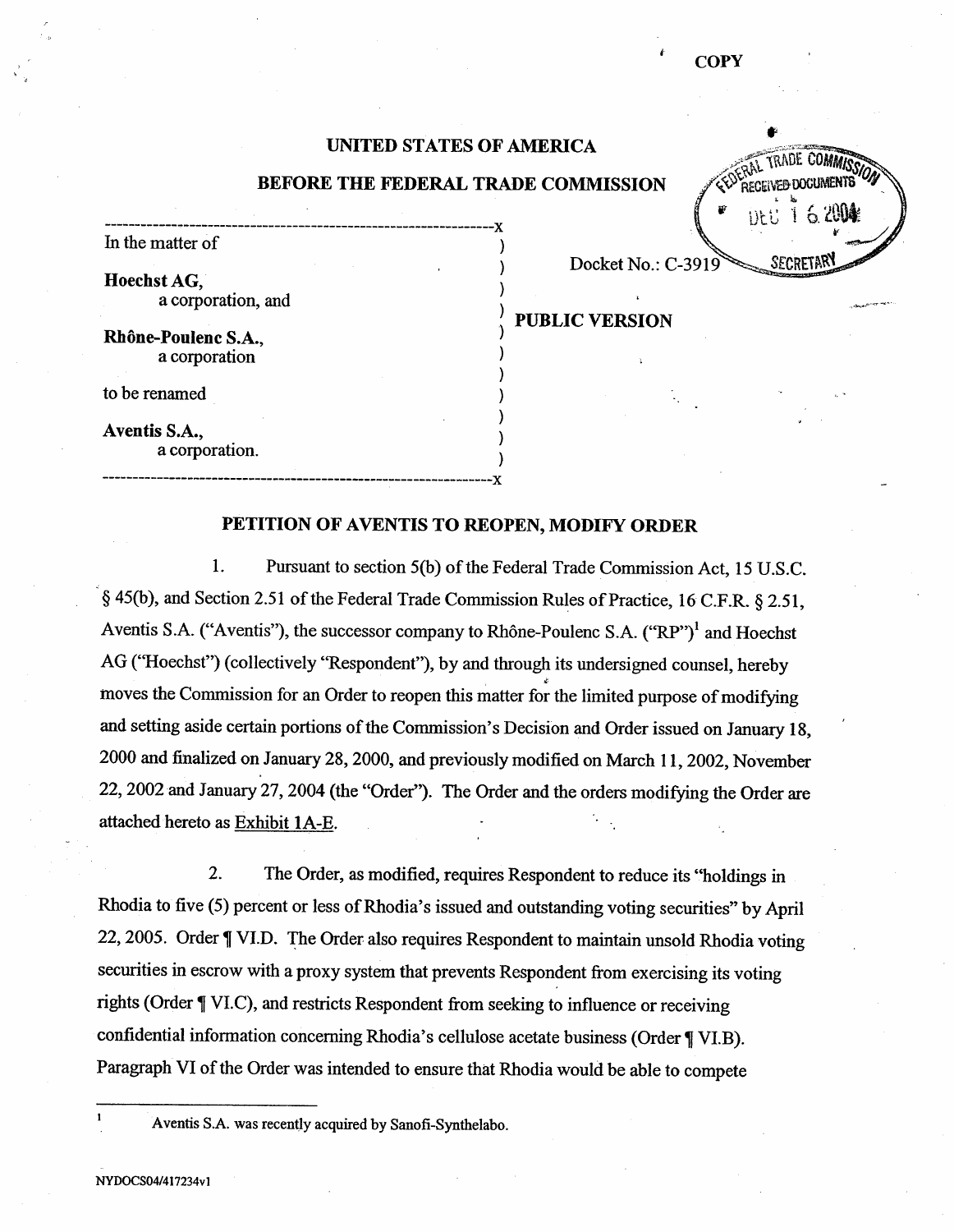independently with Celanese AG ("Celanese"), a wholly-owned specialty chemicals subsidiary of Hoechst that was to be spun off as an independent company prior to the Aventis merger. Former shareholders of Hoechst, including the Kuwait Petroleum Company ("KPC"), were to receive shares of both Aventis and Celanese as a result of the transaction. The Commission's sole concern in this respect was that KPC could use its controlling interest in Celanese and its workig control of Aventis to coordinate the activities of Celanese and, through Aventis, of Rhodia. See In re Hoechst AG (Docket No. C-3919), Analysis of Proposed Order to Aid Public Comment, at 1-2 (December 1999) ("Analysis"), attached hereto as Exhibit 2. See also In re Hoechst AG (Docket No. C-3919), Order Reopening and Modifying Order at 4 (January 27, 2004) ("January 27 Order"), attached hereto as Exhibit 1-D.

3. KPC has recently divested all of its shares in Celancse to BCP Crystal Acquisition Group GmbH & Co. KG, an entity affliated with the Blackstone Group ("Blackstone"). On February 2, 2004 Blackstone launched a friendly public takeover of Celanese and announced that if successful, it intended to take Celanese private. See Offer Document by BCP Crystal Acquisition GmbH & Co. KG, February 2, 2004 at 33-37 ("Offer Document"), attached hereto as Exhibit 3. On April 2, 2004, Blackstone and Celanese anounced that the tender offer was successful, with 83.6% of issucd and outstanding shares being tendered, and that all the conditions precedent to completion of the offer had been met. See Celanese Press Release, April 2, 2004, attached hereto as Exhibit 4. Pursuant to the tender offer, KPC tendered all of its shares in Celanese AG to Blackstone. As a result of transferring all of its shares, KPC was removed trom the Celanese AG shareholder registry on April 5, 2004. See Letter from Celanese AG dated July 2, 2004, ("Celanese Letter"), attached hereto as Exhibit  $\overline{2}$ .

4. KPC's divestiture of all of its shareholdings in Celanese has removed its controlling interest in Celanese and thereby severed the common link between Celanese and Rhodia that was the basis of the Commission's concern. As a result, KPC no longer has any ability to coordinate the activities of Celanese and Rhodia. In this way, the divestitue has accomplished though a different mechanism precisely the same goal that the provisions in Paragraph VI of the Order pertaining to influence over Rhodia are intended to attain. Thus, these provisions in Paragraph VI are now unnecessary. Furthermore, as explained in Aventis'

 $\boldsymbol{2}$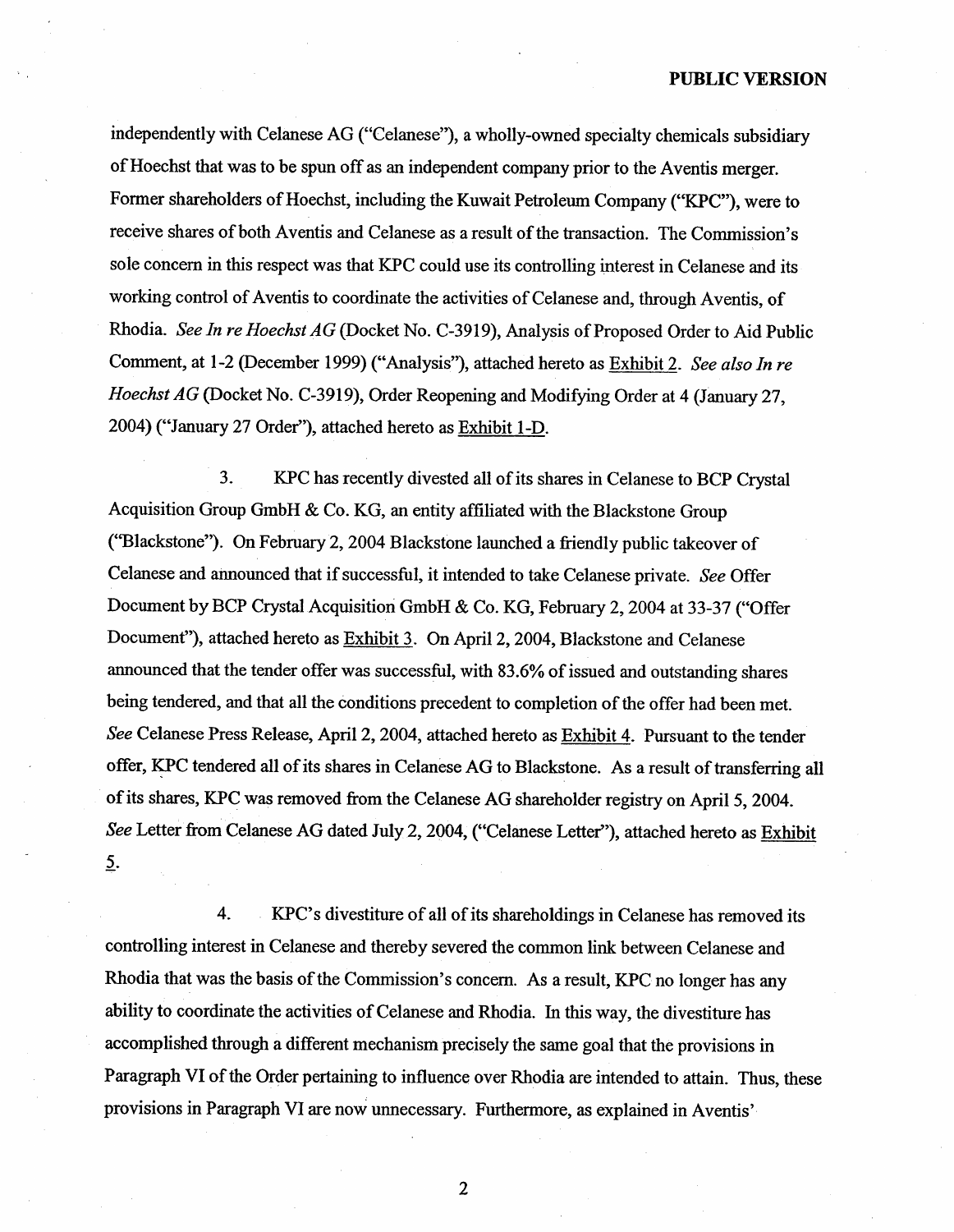previous petitions to the Commission, the continued divestiture of Rhodia's shares by Aventis as required by Paragraph VI.D threatens to force Rhodia's share price down further and damage the company's ability to compete by worsening its already precarious financial situation.

5. In light of this change in fact, Respondent seeks to have the Order modified so that Respondent is no longer under any obligation with respect to the Rhodia shares and the conduct of Rhodia's cellulose acetate business. Therefore, Respondent hereby petitions the Commission to re-open and modify the Order to set aside those provisions of the Order relating to Rhodia. Respondent's proposed language to effect this modification is found in Section IV infra.

### I. BACKGROUND

#### A. Aventis transaction

6. This matter arose out of the 1999 merger of RP's and Hoechst's respective life science businesses to form Aventis. The companies did not contribute their specialty chemicals businesses to the venture. Instead, they structured the transaction so that their life science businesses would be combined into the new company, while their non-life science businesses would be spun off as independent entities.

7. Although the Commission's investigation of the merger focused on the RP and Hoechst life science businesses, the Commission was also concerned about the merger potential competitive effects in the market for cellulose acetate, a specialty chemical product used in the production of cigarette filters, fihns, and other products.

8. At the time of the merger, cellulose acetate was produced in the U.S. by only three companes - Celanese, which accounted for 46 percent of U.S. production of the product and which was wholly-owned by Hoechst; Eastman Chemical Company, which accounted for 44 percent of U.S. production; and Primester, a 50/50 production joint venture between Rhodia and Eastman that accounted for the remaining 10 percent of U.S. production. Only Celanese and Eastman actually sold any cellulose acetate in the U.S. See Analysis at 1.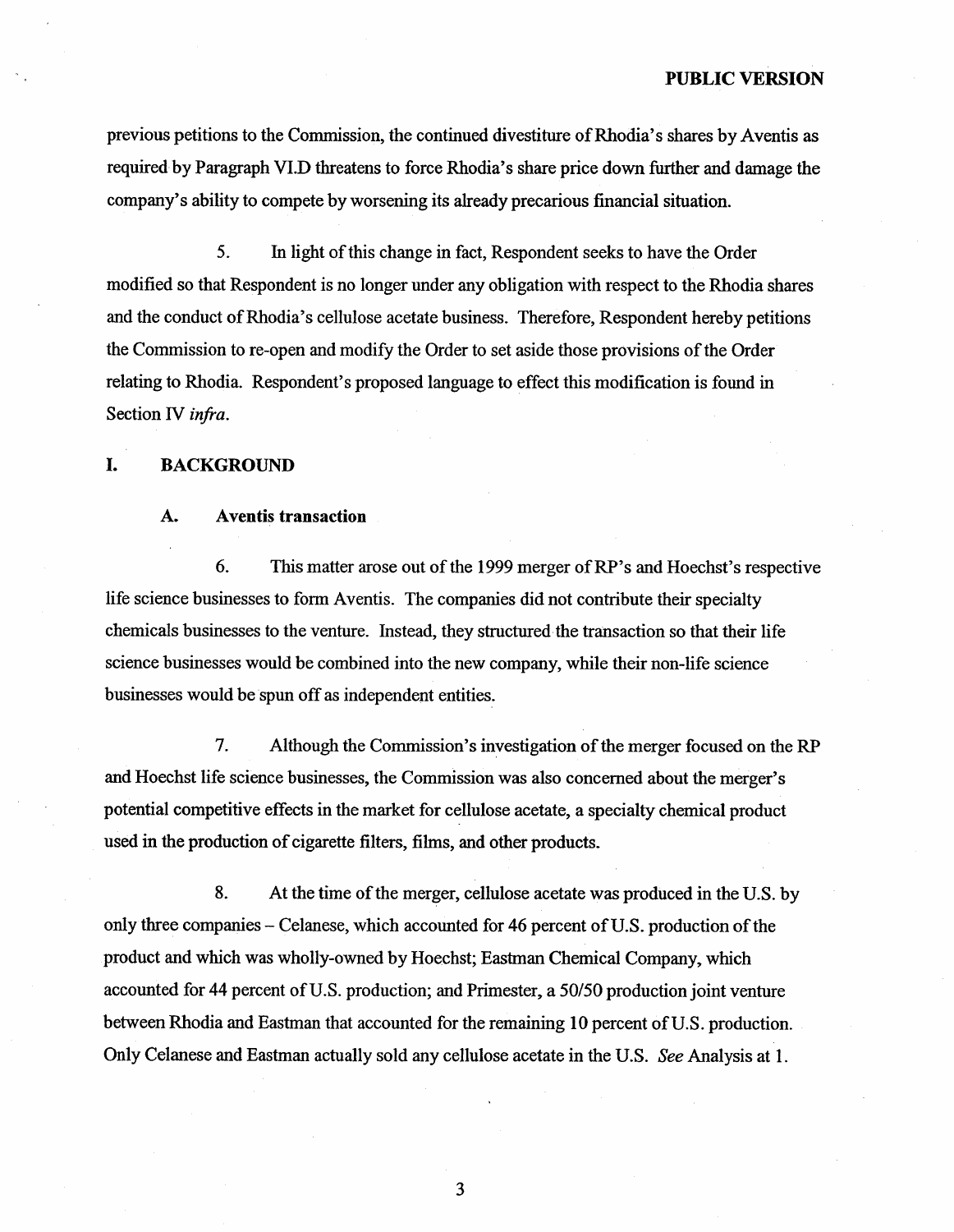9. In November 1999, the Commission furnished RP and Hoechst with a copy of a draft complait which the Bureau of Competition proposed to present to the Commission for its consideration and which, if issued by the Commission, would have charged RP and Hoechst with a violation of Section 5 of the Federal Trade Commission Act, as amended 15 U.S.C § 45, and a violation of Section 7 of the Clayton Act, as amended, 15 U.S.C. § 18. The complaint alleged that the proposed merger would lessen competition in two markets: (I) the direct thrombin inhibitor market; and (2) the market for cellulose acetate. The complaint did not allege that the proposed merger would lessen competition in any other relevant market. The direct thombin inhibitor market is not relevant to this petition.

10. The Commission was concerned that the Aventis transaction would "increase the likelihood of coordinated interaction in the market for cellulose acetate," through Aventis' largest shareholder, the Kuwait Petroleum Company ("KPC"). Analysis at 2. As a result of the transaction Aventis was to hold the former RP's 67 percent interest in Rhodia, which in turn would continue to have access to 5 percent of the cellulose acetate produced annually in the U.S. (one half of Primester's production). Although Aventis itself would hold no interest in Celanese, the former Hoechst shareholders, including KPC, were to receive shares in both the new company and Celanese, which was spun off as an independent company prior to the merger. As a result, KPC would hold what the Commission called "a controlling interest" in Celanese and "working control" of Aventis. The Commission believed that "[t]hese shareholdings could permit KPC to coordinate the activities of Celanese and, through Aventis, Rhodia and Primester after the merger." Id.

### **B.** The Order and Previous Modifcations to the Order

11. To address concerns that KPC would be able to coordinate the cellulose acetate businesses of Rhodia/Primester and Celanese, the Order was designed to sever the common link between the two businesses by precluding KPC from influencing one of them - Rhodia/rimester. Paragraphs VI.B, VI.C, and VI.D of the Order seek to accomplish this through certain obligations that remove KPC's ability to influence Rhodia and Primester through Aventis.

 $\overline{4}$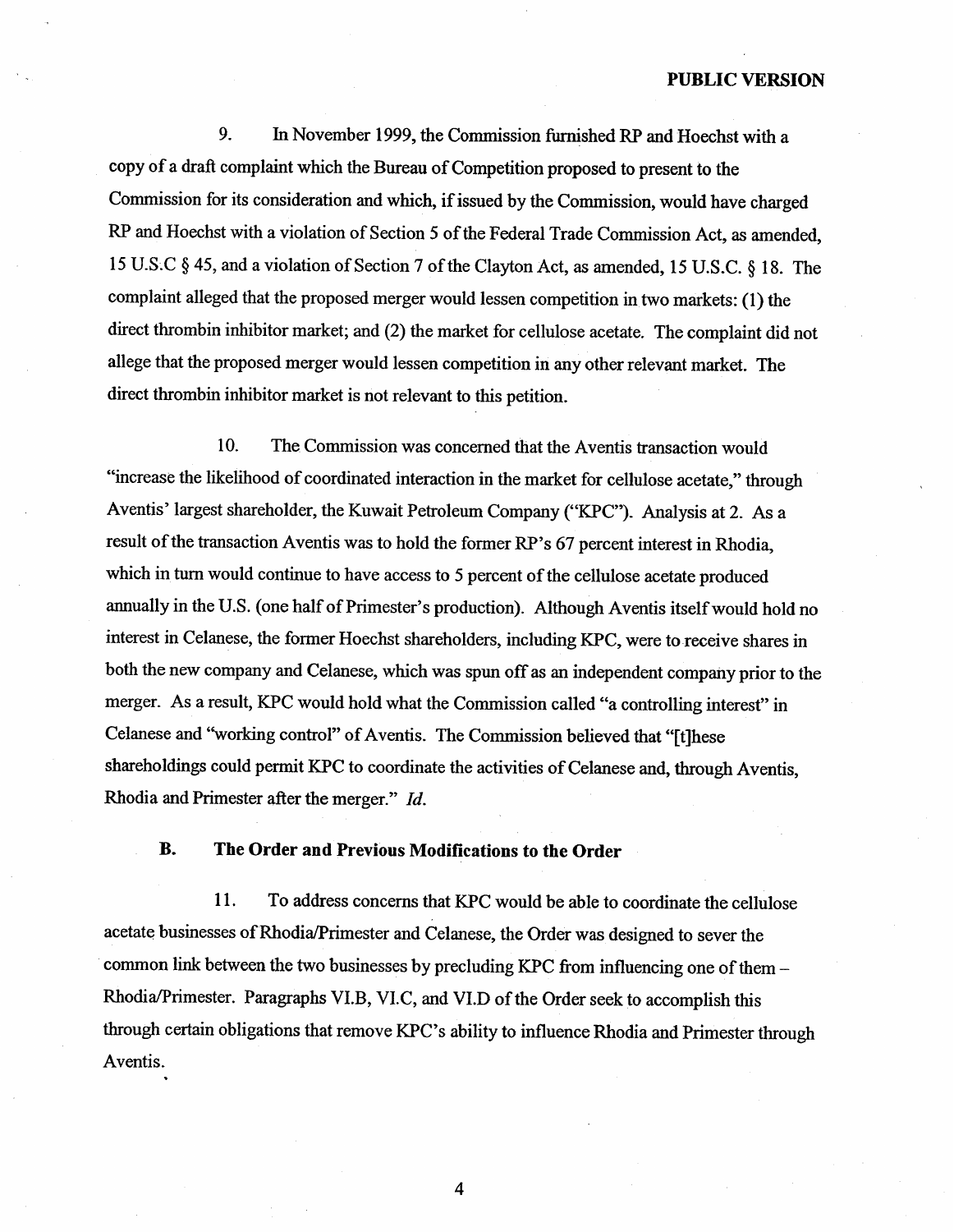12. Paragraph VI.D of the Order, as amended, provides that "By April 22 2005, *i.e.*, six (6) months from the end of the note exchange period described in the Form F-3, Respondents shall have reduced their holdings in Rhodia to five (5) percent or less of Rhodia issued and outstanding voting securities." Order  $\P$  VI.D (as modified by the Commission on November 22, 2002 and January 27, 2004).

13. To ensure that Rhodia would be able to compete independently during this period, Paragraphs VI.B and VI.C of the Order require that Respondent place its Rhodia shares in escrow and refrain from paricipating in any decisions, seeking to influence or receiving any confidential business information concerning Rhodia's cellulose acetate business. The company also established a proxy system approved by the European Commission to govern the voting of the shares.

14. In October 1999, two months prior to the consummation of the Aventis merger, RP reduced its Rhodia stake to 25 percent through a public offering.

15. On December 7, 1999, RP and Hoechst, their attorneys, and counsel for the Commission executed an agreement containing the Order, which the Commission executed and then placed on the public record.

16. On December 15, 1999, RP and Hoechst consummated the transaction contemplated by the Merger Agreement by combining their life sciences businesses into Aventis.

17. On January 18, 2000, the Commission, in conformity with procedures described in  $\S 2.34$  of its Rules, entered the Order.

18. In early 2000 Rhodia's share price began a steady decline from  $\epsilon$  20-22 per share in late 1999 and early 2000 to less than  $\epsilon$  9 per share in the summer of 2002. These unforeseen developments hampered Respondent's ability to comply with the Order and necessitated several modifications to the Order.

19. On November 22, 2002, the Commission granted Respondent's petition to reopen and modify the Order to permit Respondent to dispose of its Rhodia shares other than through the exchangeable notes program. The severe decline in Rhodia's share price made it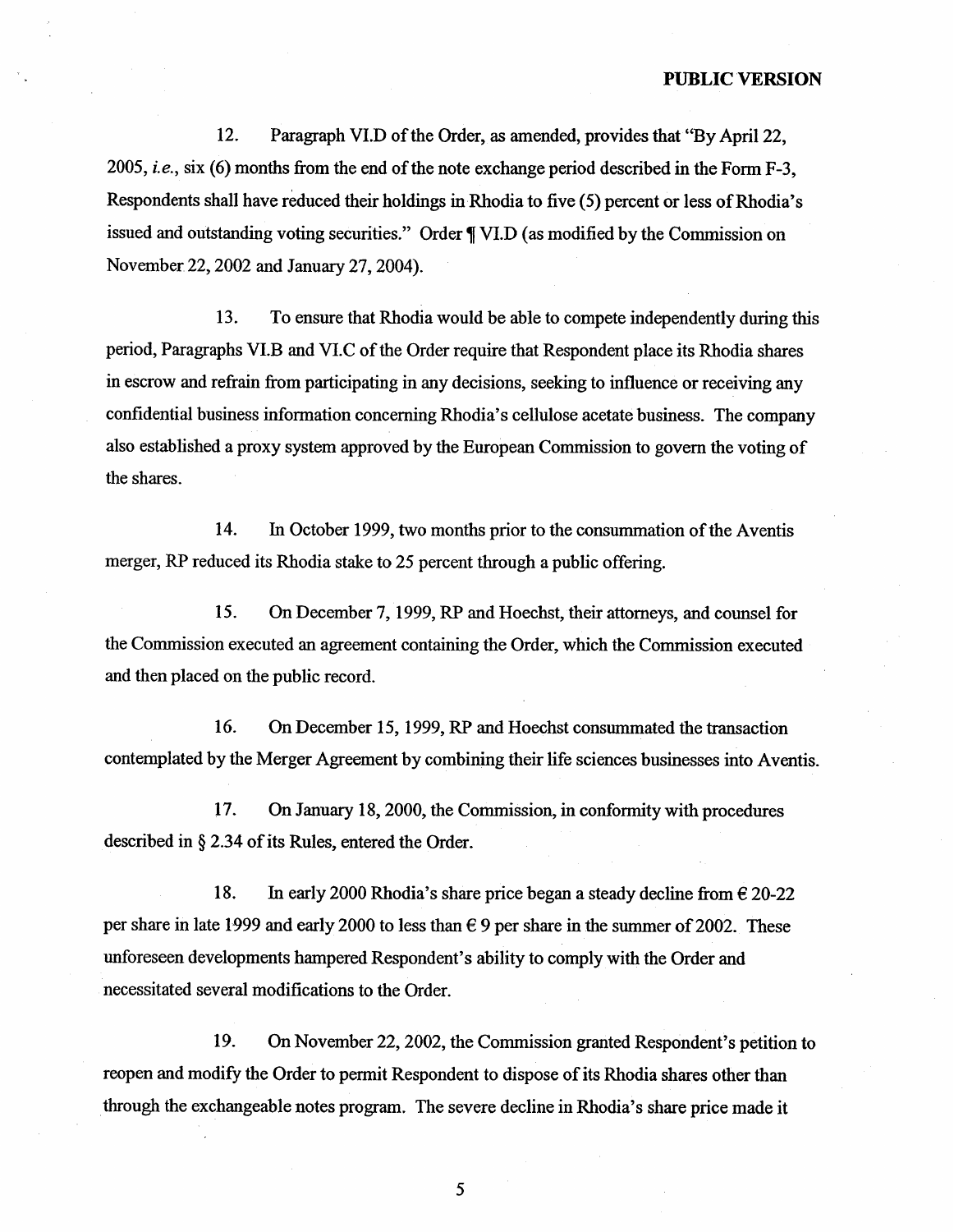unlikely that any noteholders would exchange their notes for shares in accordance with the plan. Accordingly, Respondent was concerned that it would have only a six-month window in which to divest itself of a very large number of Rhodia shares, and that this would have a deleterious effect on Rhodia. The Commission granted Respondent's Petition to Reopen and Modify the Order so as to allow Respondent to use alternative methods to divest the shares by April 22 2004, but maintained the escrow arrangements and the proxy system with respect to such unsold shares. See In re Hoechst AG (Docket No. C-3919), Order Reopening and Modifying Order at 3 (November 22, 2002) ("November 22 Order

20. In 2003, Rhodia's financial problems worsened and its share price continued to decline, hampering still further Respondent's ability to dispose of the shares. See January 27 Order at 1-3. In April 2003, Respondent entered into an agreement with Credit Lyonnais to sell a bloc of shares amounting to 9.9% of total issued and outstanding shares of Rhodia. In connection with the sale, Respondent entered into a derivative financial instrument relating to the future performance of the Rhodia shares (the "Total Return Swap" or "TRS"). The TRS was designed to facilitate the sale of Rhodia securities by offering Credit Lyonnais some financial protection against further declines in the Rhodia stock price. On September 23. 2003, Respondent filed a petition to reopen and modify the Order to permit Respondent to enter into the TRS and instruments substantially similar to the TRS. See In re Hoechst AG (Docket No. C-3919), Petition of Aventis to Reopen and Modify Order (September 23, 2003), the nonconfidential version of which is attached hereto as Exhibit 6.

21. On January 27, 2004, the Commission granted Respondent's petition to reopen and modify the Order to allow Respondent to divest the shares to Credit Lyonnais pursuant to the TRS Agreement and to allow Respondent to use substantially similar riskreducing arrangements in the sale of its remaining shares. The Commission granted Respondent's petition, concluding that such instruments would not affect the competitive protections of the Order and were necessary to ensure an orderly divestiture on the basis that "investors are unlikely to purchase Rhodia's stock in a declining market without receiving protection from further decline in the price of the stock." January 27 Order at 2.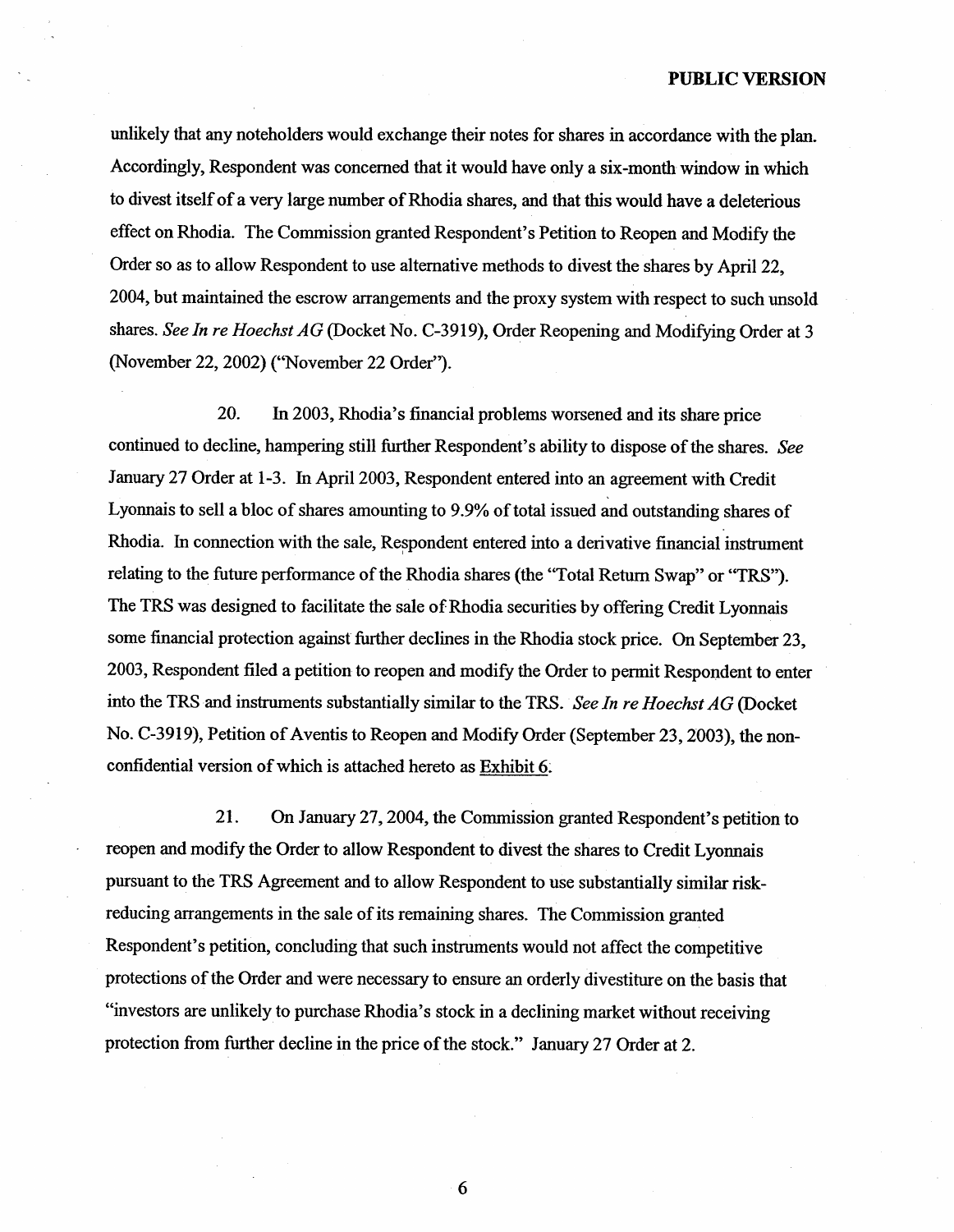22. The Commission also granted Respondent's request to extend the deadline to divest the securities for 12 months, until April 22, 2005. This extension was necessary to accommodate Rhodia's urgent financial restructuring, which was scheduled for the second quarter of 2004. Divesting Respondent's remaining shares prior to the April 2004 deadline would likely interfere with the restructuring plan and gravely endanger its implementation. See In re Hoechst AG (Docket No. C-3919), Request of Aventis for Extension of Time (December 5, 2003) at 1 ("December 5 Request), the non-confidential version of which is attached hereto as Exhibit 7.

### $C_{\bullet}$ BCP's Public Takeover of Celanese

23. On February 2, 2004, BCP Acquisition GmbH & Co. KG ("BCP"), an entity affiliated with the Blackstone Group, a U.S.-based private equity fund, launched a public tender offer for Celanese. See Offer Document at 2.

24. In Conjunction with the tender offer, BCP anounced that on December 15, 2003, it had entered into an agreement with KPC, the largest shareholder of Celanese, holding 14,400,000 shares or approximately 29% of the outstanding shares of Celanese. KPC agreed to support the BCP bid and to tender all of its Celanese shares in the offer. Offer Document at 11.

25. On March 13, 2004, BCP extended the acceptance period for the tender offer until March 29, 2004 and altered the minimum acceptance condition from 85% to 75% of issued and outstanding shares. See BCP Press Release dated March 12, 2004, attached hereto as Exhibit 8. The Offer Document filed by Blackstone stated that Blackstone intended to delist Celanese from the NYSE and potentially from the Frankfurt stock exchange. See Offer Document at 33. The Offer Document also stated that Blackstone contemplated a "squeeze out" of minority investors or the conversion of Celanese to a limited partnership of limited liability company. Id. at 33-37.

26. On April 2, 2004 BCP and Celanese announced that the minimum acceptance condition had been met and that all other conditions precedent to completion of the tender offer had been satisfied. BCP anounced that "the share purchase and transfer agreements between BCP Crystal Acquisition GmbH & Co. KG and the accepting shareholders of Celanese

 $7\phantom{.0}$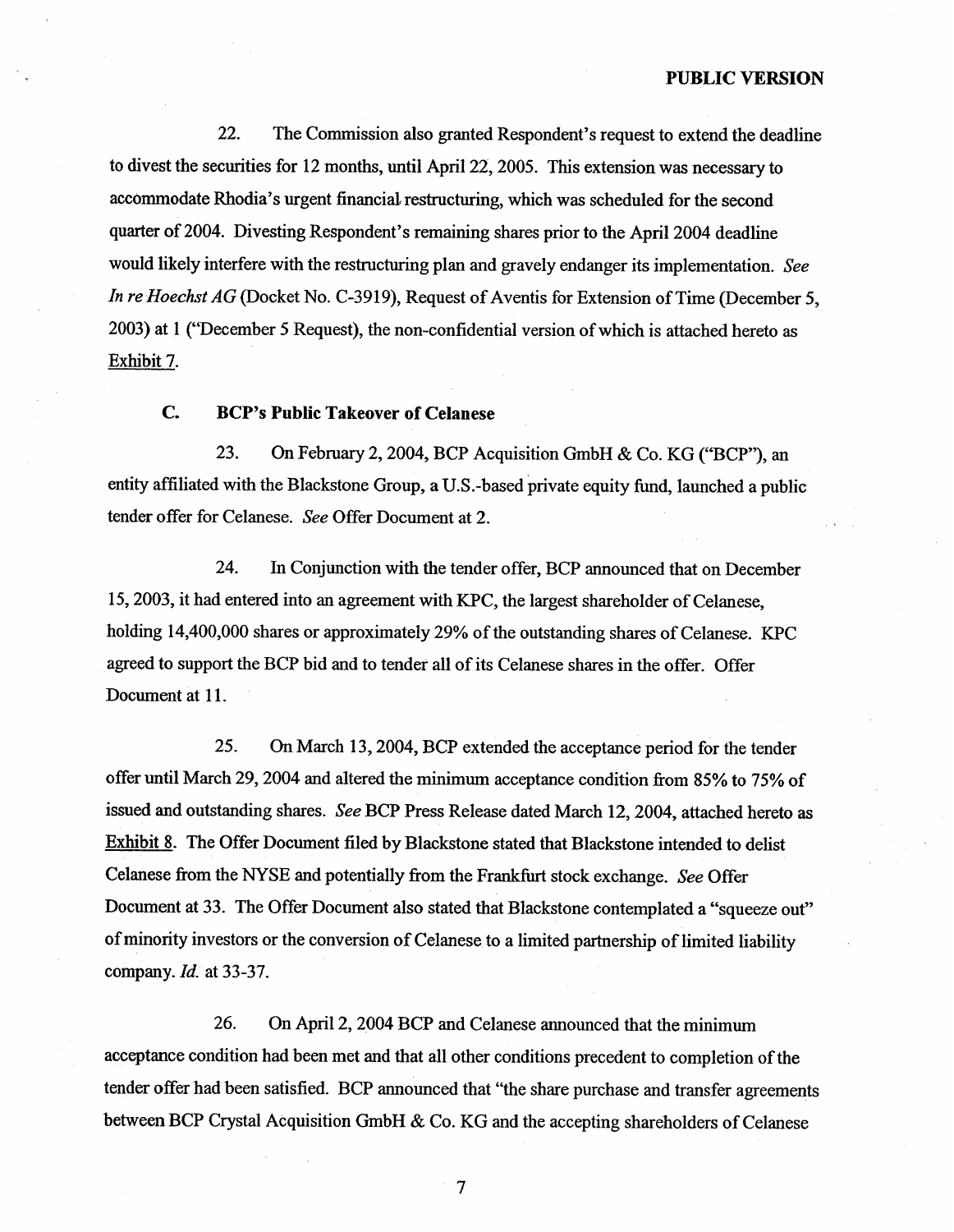AG ... took effect and will be consummated in accordance with the terms of the offer document and the amendment to the takeover offer." See Publication of BCP Crystal Acquisition GmbH  $\&$ Co. KG Pusuant to Section 23 of the German Securties Acquisition and Takeover Act, April3 2004, attached hereto as Exhibit 9.

27. In accordance with the December 15, 2003 agreement, KPC transferred all of its shares in Celanese to BCP. As a result, KPC was removed from the Celanese AG shareholder registry on April 5, 2004. See Celanese Letter at 1. Thus, KPC no longer has any legal or economic interest in Celanese.

28. As a result of the successful tender offer, Blackstone (through BCP) now holds over 84% of the outstanding shares in Celanese. Celanese has recently announced that it intends to hold an extraordinary general meeting seeking approval of a domination and profit transfer agreement with BCP, followed by a "squeeze out" of minority shareholders and a delisting from the Frankfurt Stock Exchange. See Report of the Chairman of the Board of Celanese AG, Annual General Meeting, June 15, 2004, attached hereto as Exhibit 10.

29. Blackstone does not hold any voting securties of Rhodia. See Affidavit of Nicolas Nerot, Director of Financial Communication of Rhodia ("Rhodia Aff."), attached hereto as Exhibit 11.

### D. Rhodia's Current Financial Condition

30. Rhodia remains in severe financial difficulty. Today, Rhodia's shares trade at approximately  $\epsilon$  1- 2 per share, down from  $\epsilon$  22 per share in the months that followed the Aventis transaction. Rhodia's debt remains extremely high and Rhodia faces challenging conditions in its core businesses. Analysts remain skeptical that the company will be able to overcome its financial and managerial problems. See  $Exhibit 12$  attached hereto, containing various recent news articles on Rhodia's performance. See also Affidavit of Marc Silsiguen ("Silsiguen Aff."), the non-confidential version of which is attached hereto as  $Exhibit 13$ .

31. Rhodia has been undergoing major restructurng. Rhodia has divested certain businesses in order to reduce its debt load. On December 23, 2003, Rhodia signed a significant refinancing agreement with its creditor banks. Silsiguen Aff. ¶ 8. On February 13,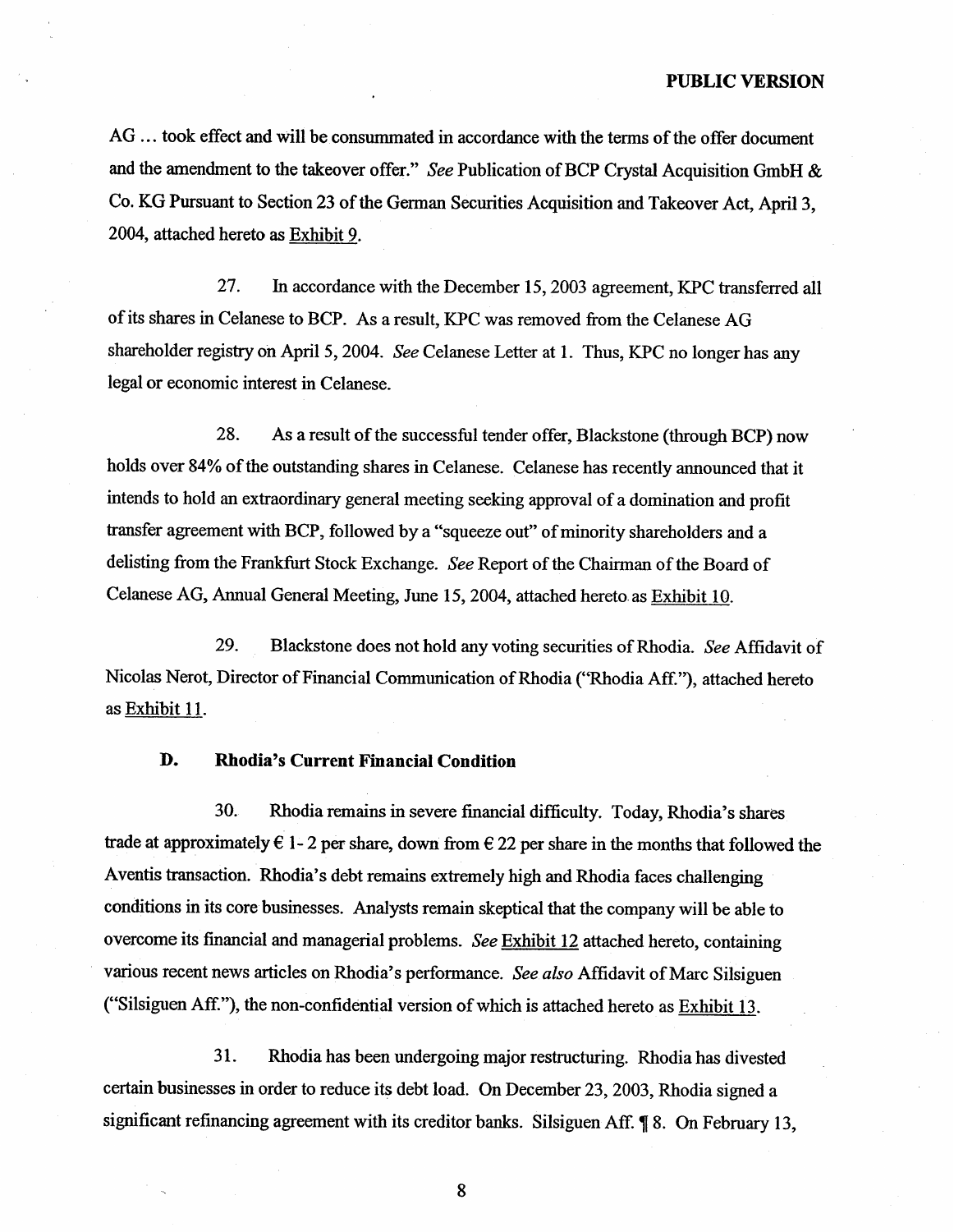2004, Rhodia announced that it had signed an agreement with investors holding its U.S. private placement notes. On April 6, 2004, Rhodia launched a capital increase of  $\epsilon$  471 million with preferential subscription rights for existing shareholders, as well as a bond issue of at least  $\epsilon$  600 million. Respondent has subscribed to the capital increase in proportion to its current 15.3 per cent holding of Rhodia's issued and outstanding voting securities. Id. at  $\P$  10.



Rhodia's ability to remain viable in the markets in which it operates. *Id.* at  $\parallel$  13.

## II. CHANGED CONDITIONS AND THE PUBLIC INTEREST REQUIRE MODIFICATION OF THE ORDER

#### A. Standard of Review

33. Section 5(b) of the Federal Trade Commission Act, 15 U.S. C.  $\S$  45(b), and Section 2.51(b) of the Commission's Rules of Practice, 16 C.F.R.  $\S$  2.51(b) provide that the Commission may reopen and modify an order if the respondent makes a satisfactory showing that changed conditions of law or fact require the rule to be altered, modified or set aside or the public interest so requires.

34. With respect to changed conditions of law or fact, a showing sufficient to require reopening is made when a request to re-open identifies significant changes in circumstaces and shows that the changes eliminate the need for the order or make continued application of it inequitable or harmful to competition. S. Rep. No. 96-500, 96<sup>th</sup> Cong., 2d Sess. 9 (1979) (signficant changes or changes causing unfair disadvantage); Culligan, 113 F. C. at 369 (citing United States v. Swift & Co., 286 U.S. 106, 119 (1932); United States v. Louisiana-Pacific Corp., 754 F.2d 1445, 1448-49 ( $9<sup>th</sup>$  Cir. 1985) (discussing legislative history). If the Commission determines that the petitioner has made the necessary showing, the Commission must reopen the order to consider whether modification is required and, if so, the nature and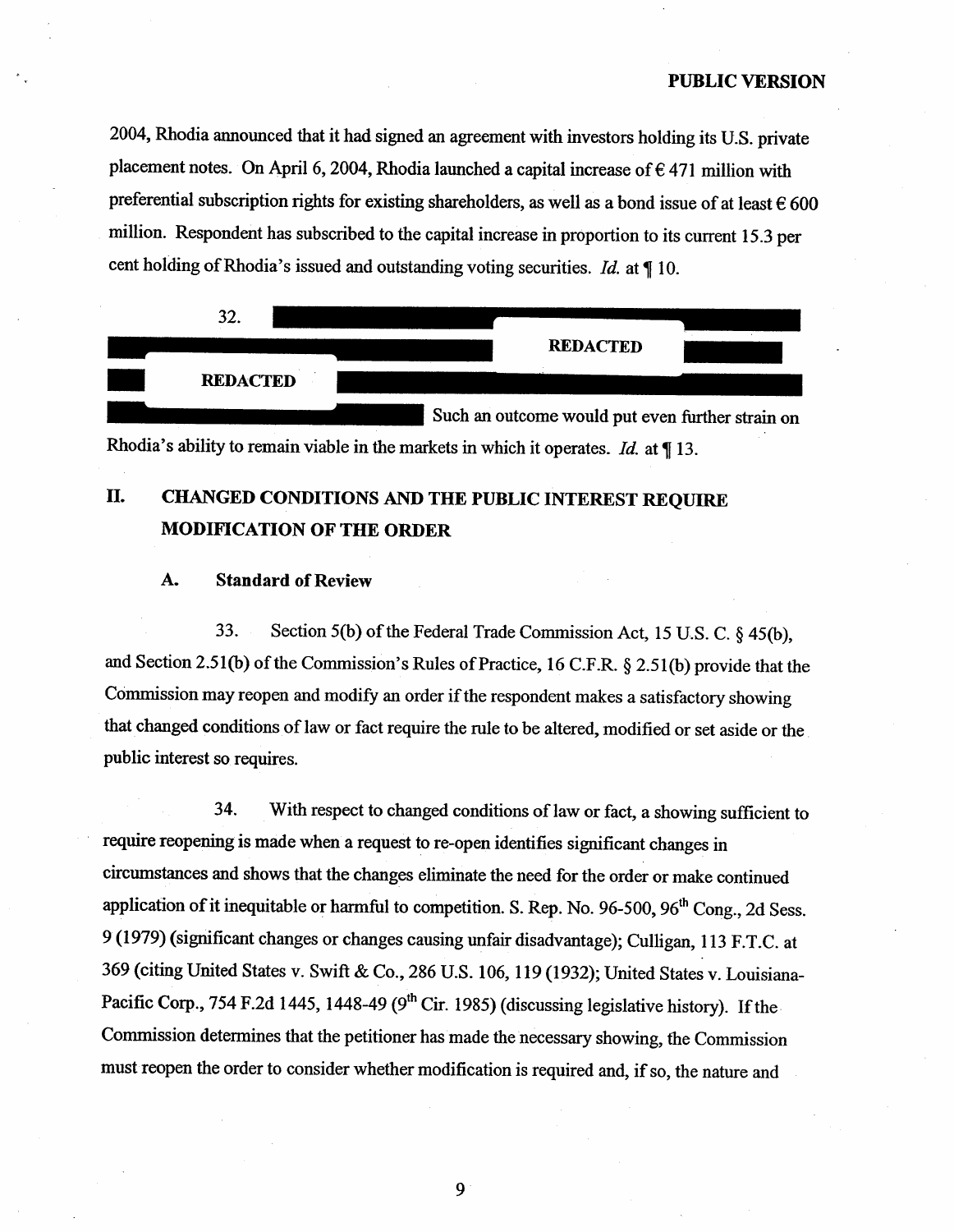extent of the modification." In re Stop and Shop Companies, Inc., (Docket No. C-3649), Order Reopening and Modifyng Order, June 20, 1997.

### The Divestiture of KPC's Holdings in Celanese Constitutes a Change in Fact **B.** Requiring Modification of the Order

35. Changed conditions of fact require that the Order be re-opened and that those provisions relating to the divestitue of the Rhodia shares and the conduct of Rhodia cellulose acetate business be terminated because the change in ownership and control of Celanese and concomitant divestiture of KPC's Celanese shares, which was not foreseen at the time of the original Order, entirely eliminates the Commission's concern regarding the potential for KPC to coordinate the activities of Celanese and Rhodia.

36. The Order was intended to address the concern that KPC would be able to use its shareholdings in both Celanese and Respondent to coordinate the activities of Rhodia and Celanese. Paragraph 12 of the Complaint stated that:

> "One Celanese shareholder, the Kuwait Petroleum Company ("KPC"), holds 25 percent of Celanese, and pursuant to the merger will hold between 12.5 and 15 per cent of Aventis. Therefore, because the remainng shares of both entities are widely held, KPC will gain significant control of Rhodia, through Aventis, and will also control Celanese."

37. In its Analysis to Aid Public Comment, the Commission stated its competitive concern that:

> These shareholdings could permt KPC to coordinate the activities of Celanese and, through Aventis, Rhodia and Primester after the merger. In addition, Aventis' indirect holding, through Rhodia, of 50% of the Primester joint venture with Eastman may facilitate coordination between the KPC-controlled entities and Eastman following the merger."

Analysis at 2.

38. The Order sought to address this concern by severing the common linkage between Rhodia/Primester and Celanese by precluding KPC from influencing one of the companies - Rhodia/Primester. Without KPC's control over Rhodia, through Aventis, the potential coordination would not be possible.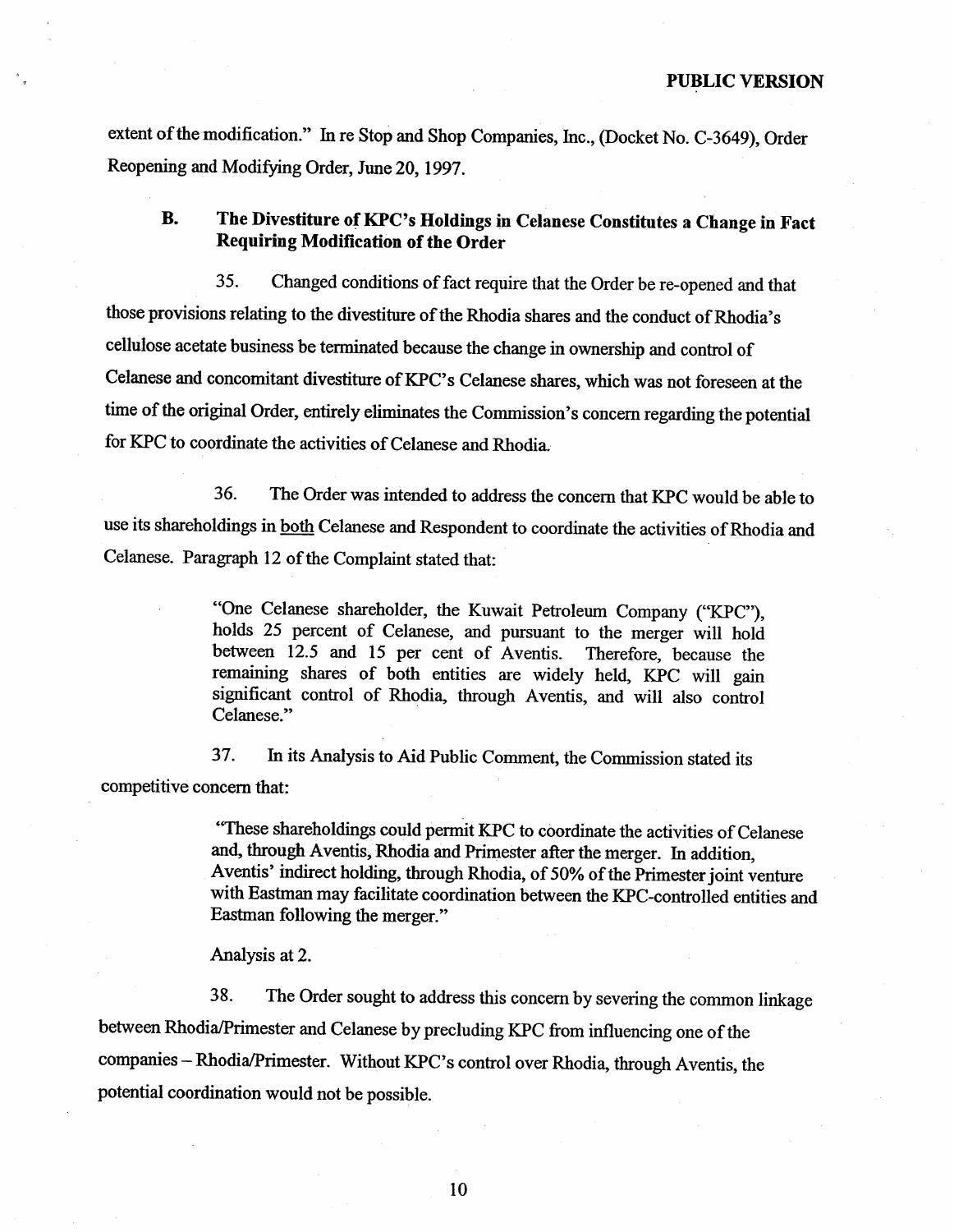39. The takeover of Celanese by Blackstone and the associated transfer of all of KPC's interests to Blackstone has achieved by different means the same relief contemplated by the Order. Instead of severing the common link between Rhodia and Celanese by precluding KPC's influence over Rhodia, the takeover of Celanese severs the common link by precluding KPC's influence over Celanese. Now that KPC has sold its shares and no longer retains any interest in Celanese, and because Blackstone holds no interest in Rhodia or Respondent, there is no longer any basis on which KPC (or any other shareholder) could coordinate the activities of Celanese and Rhodia. These changed circumstances therefore eliminate the need for the provisions in the Order relating to Rhodia, including: (i) the requirement that Respondent divest its Rhodia holdings; (ii) the remaining restrictions on Respondent's ability to vote its Rhodia shares; (iii) the conditional restrictions on Respondent's involvement in the cellulose acetate business of Rhodia. See Union Carbide Corp., 108 F.T.C. 184, 188 (1986) (petitioner's sale of welding products and gas welding apparatus operations waranted deletion of references to these product lines from the order on change of fact and public interest grounds); General Mills Fun Group, Inc., 106 F.T.C. 607 (1985) (sale of subsidiary that had engaged in violative conduct deemed a change in fact warranting modification); In re Allegheny Corp. (Docket No. C-3335), Order Reopening and Modifying Order (February 11, 1999) (spin-off of title plant/back plant business relieved Allegheny of its compliance obligations under Order).

40. Thus, the divestiture of KPC's shareholdings in Celanese constitutes a change in fact that elimiates the need for the provisions in the Order pertaining to Rhodia. Requiring Aventis to continue to abide by these restrictions, without any offsetting benefits through the protection of competition, would be inequitable.

41. Furthermore, requiring Aventis to divest its remaining shareholdings in Rhodia would be harmful to competition. Indeed, Rhodia faces the same market challenges today that it did when the Commission granted Respondent's request to extend the time in which Respondent must divest the Rhodia shares. As detailed in the previous petitions and affidavits submitted by Respondent, which are incorporated herein by reference, Rhodia remains in serious financial distress.

11

REDACTED

REDACTED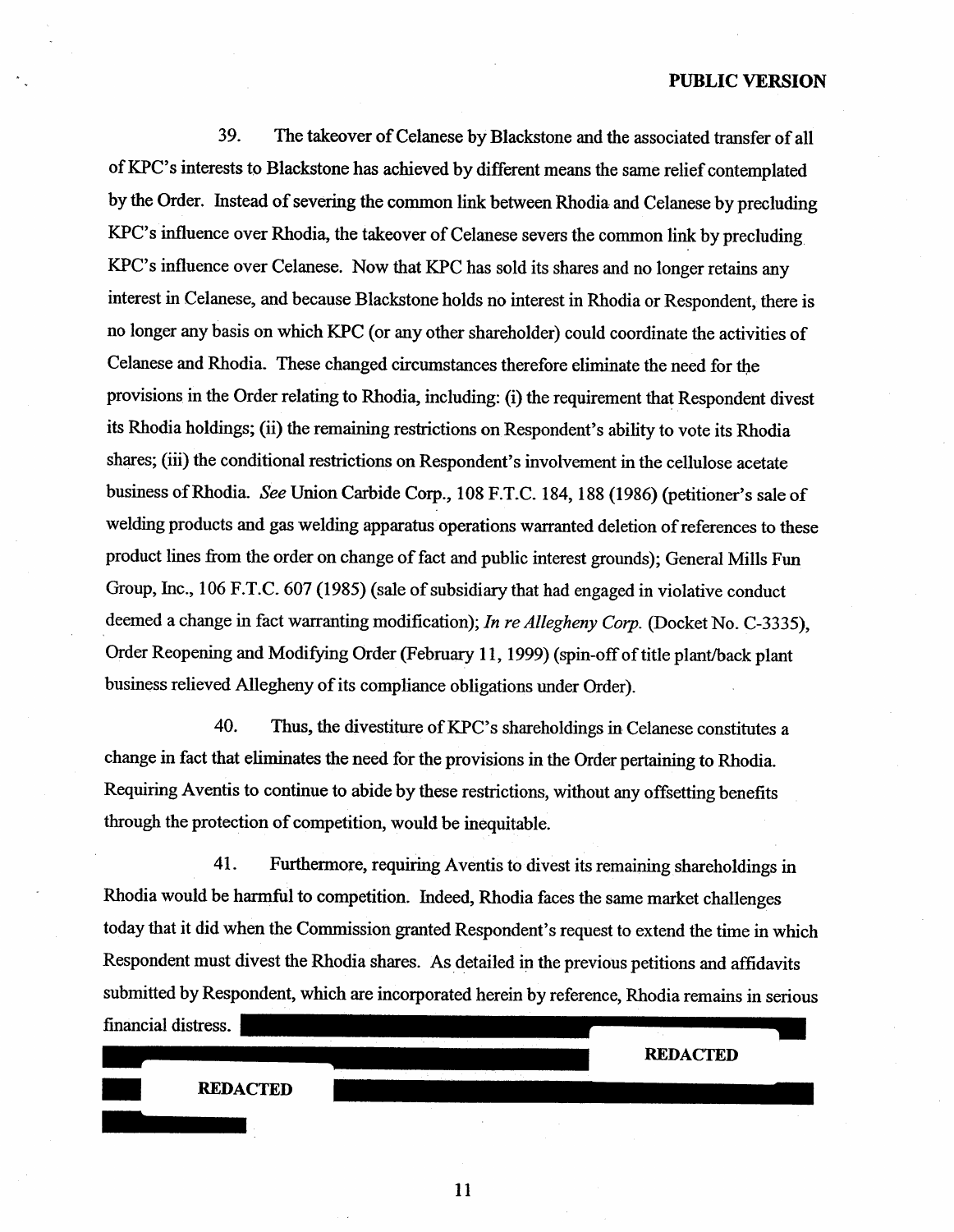42. Given these circumstances, the forced sale of Rhodia's shares by one of its principal shareholders, Aventis, has the potential to erode Rhodia's already low stock price and could interfere with the company's restructuring plan that is needed for its future competitive viability. Id.

## II. CONCLUSION

43. For the reasons listed above, Respondent respectfully requests that the Commission Reopen and set aside those portions of the Order pertaining to Rhodia. Such a modification is required due to an unforeseen, material change in facts that effectively rernedies the competitive concern that was the basis for the Order. Moreover, requiring Aventis to continue to divest its shareholdings in Rhodia will harm competition by depressing Rhodia's stock price even further and potentially interfering with the company's much-needed restructuring.

## IV. MODIFICATIONS REQUESTED

44. Respondent now approaches the Commission seeking to have certain terms of the Order modified as follows:

> Set aside Paragraph VI.B, VI.C, VI.D, VII and VIII of the Order.  $\mathbf{a}$ .

**.** Replace Paragraph IX with the following text:

> IT IS FURTHER ORDERED that within thirty (30) days after the date this Order becomes final and every sixty  $(60)$  days thereafter until Respondents have fully complied with the provisions of Paragraphs II.B. through II.G., or until a trustee has been appointed pursuant to Paragraph IV.A., and Respondents have complied with Paragraph VI.A. of this Order, Respondents shall submit to the Commission a verified written report setting forth in detail the maner and form in which they intend to comply, are complying, and have complied with this Order. Respondents shall submit at the same time a copy of their report concerning compliance with this Order to any Interim Trustee(s) who has been appointed. Respondents shall include in their reports, among other things that are required from time to time, a full description of the efforts being made to comply with Paragraphs II.B. though II.G. and Paragraph VI.A. of the Order, including a description of all substantive contacts or negotiations for the divestiture and the identities of all paries contacted. Respondents shall include in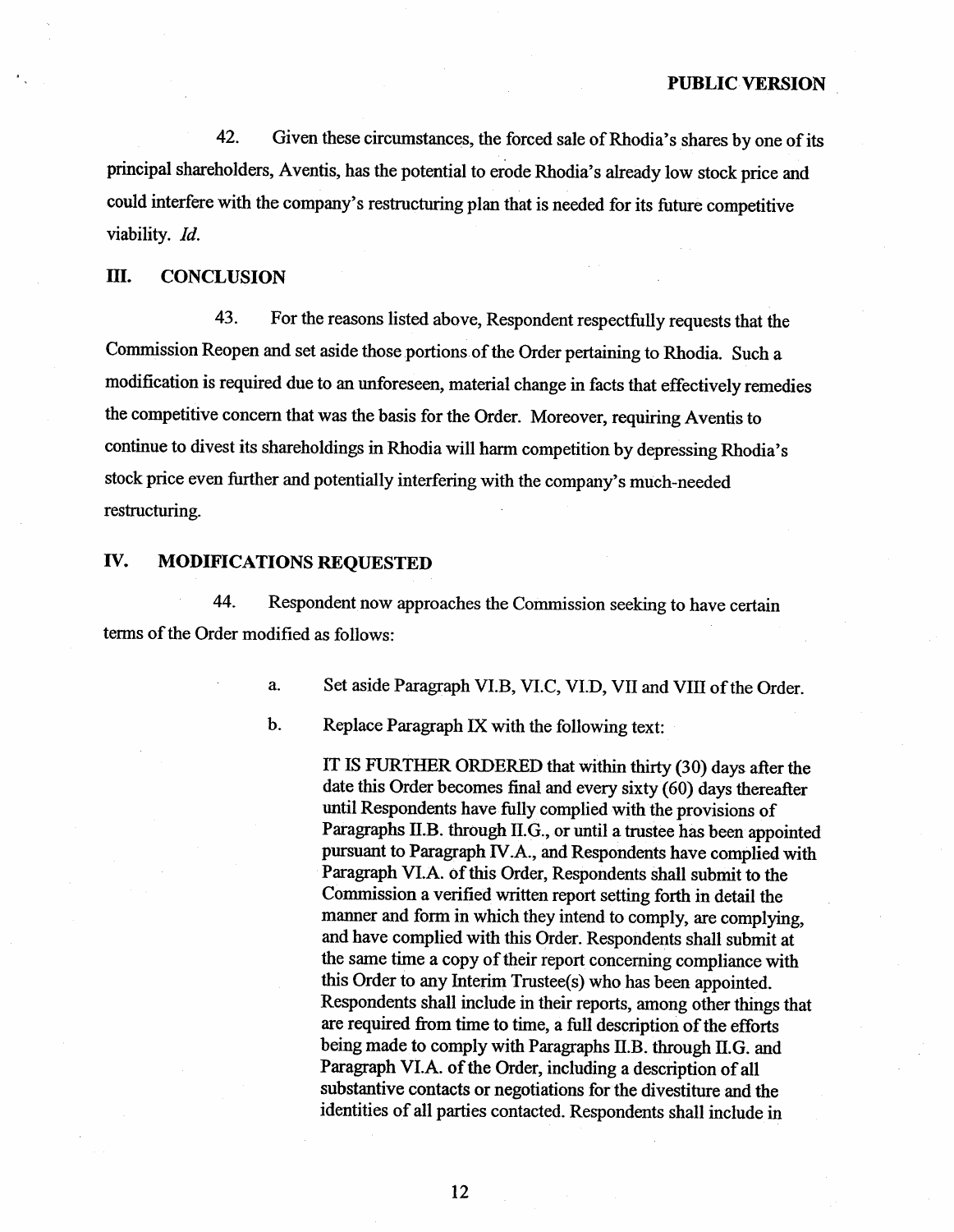their reports copies of all written communications to and from such paries, all internal memoranda, and all reports and recommendations concerning completing the obligations. Afer completing the obligations required under Paragraphs II.B. though II.G. and Paragraphs VI.A. of ths Order, Respondents shall submit reports, setting forth in detail the maner and form in which they intend to comply, are complyig, and have complied with the Order, every year beginning on the anniversary of the date this Order became final until and including the tenth anniversary date of this Order.

Replace Paragraph XII with the following: c.

> IT IS FURTHER ORDERED that ths order shall terminate at the earlier of: (1) ten (10) years from the date this Order is effective; or (2) after the divestitures required by Paragraphs II.B. through II. IV., V., and VI. of this Order have been accomplished.

45. Respondent has discussed this modification with the staff of the Bureau of Competition, which has indicated that it is prepared to recommend that the Commission grant Respondent's petition to modify the Order as requested herein.

46. As required by Section 2.51(b) of the Commission's Rules of Practice, 16 I.E. ¶2.51(b), affidavits by Marc Silsiguen, Head of Corporate Finance at Aventis, and Nicolas Nerot, Director of Financial Communcation of Rhodia are attached hereto. These affidavits and the accompanying documentary attachments set forth the specific facts demonstrating the reasons why changed conditions of fact require the requested modification of the Order.

For the reasons given above, the Commission should grant Respondent's Petition to Reopen and Modify Order as described herein, and should grant such other further relief as would reduce the burden of this Order on Respondent, as the Commission may determine to be in the Public Interest.

Dated: December 15, 2004

### Respectfully submitted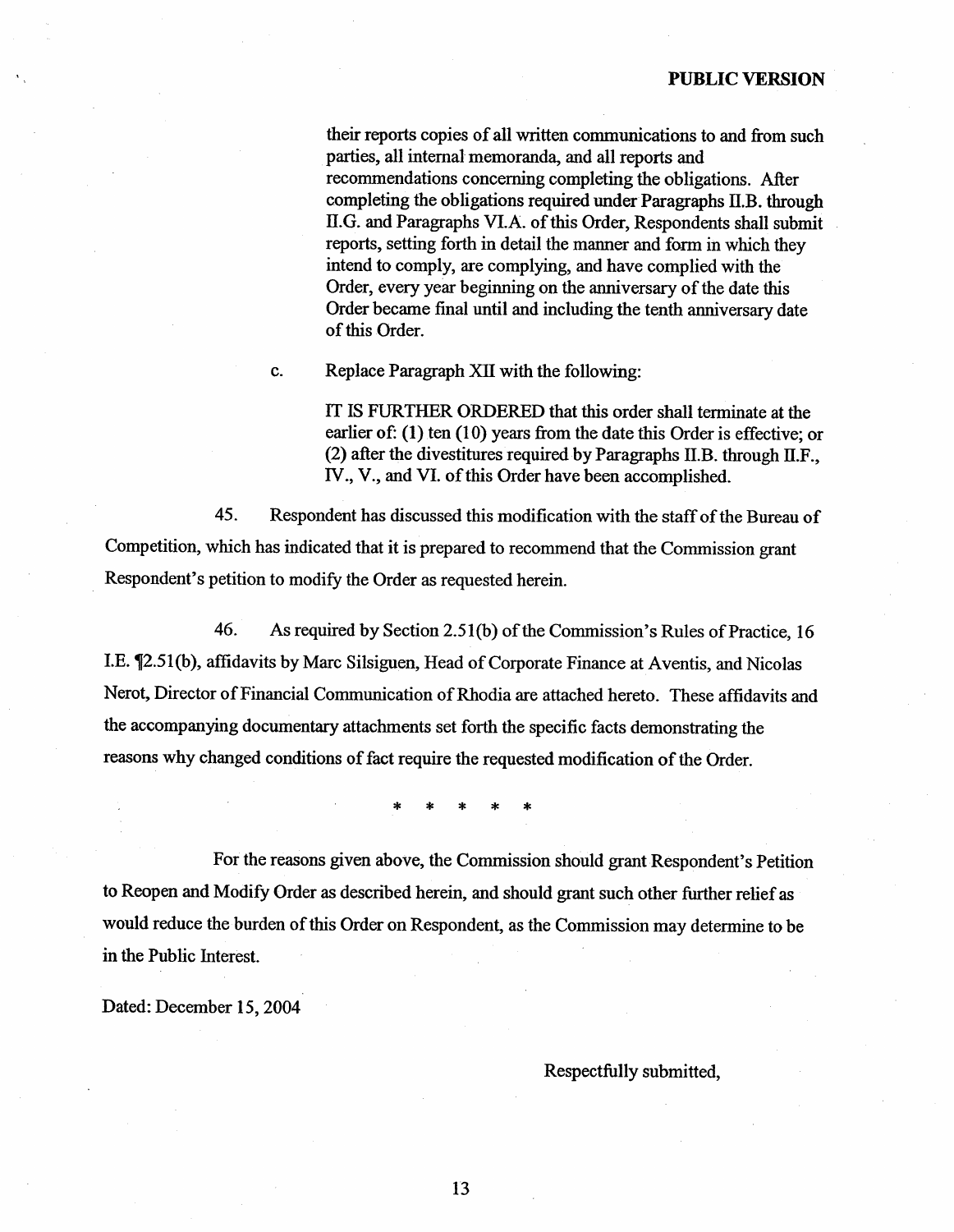AVENTIS, S.A.

David P. Wales Beau W. Buffier SHEARMAN & STERLING 801 Pennsylvania Avenue, N.W. Washington, DC 20004-2604